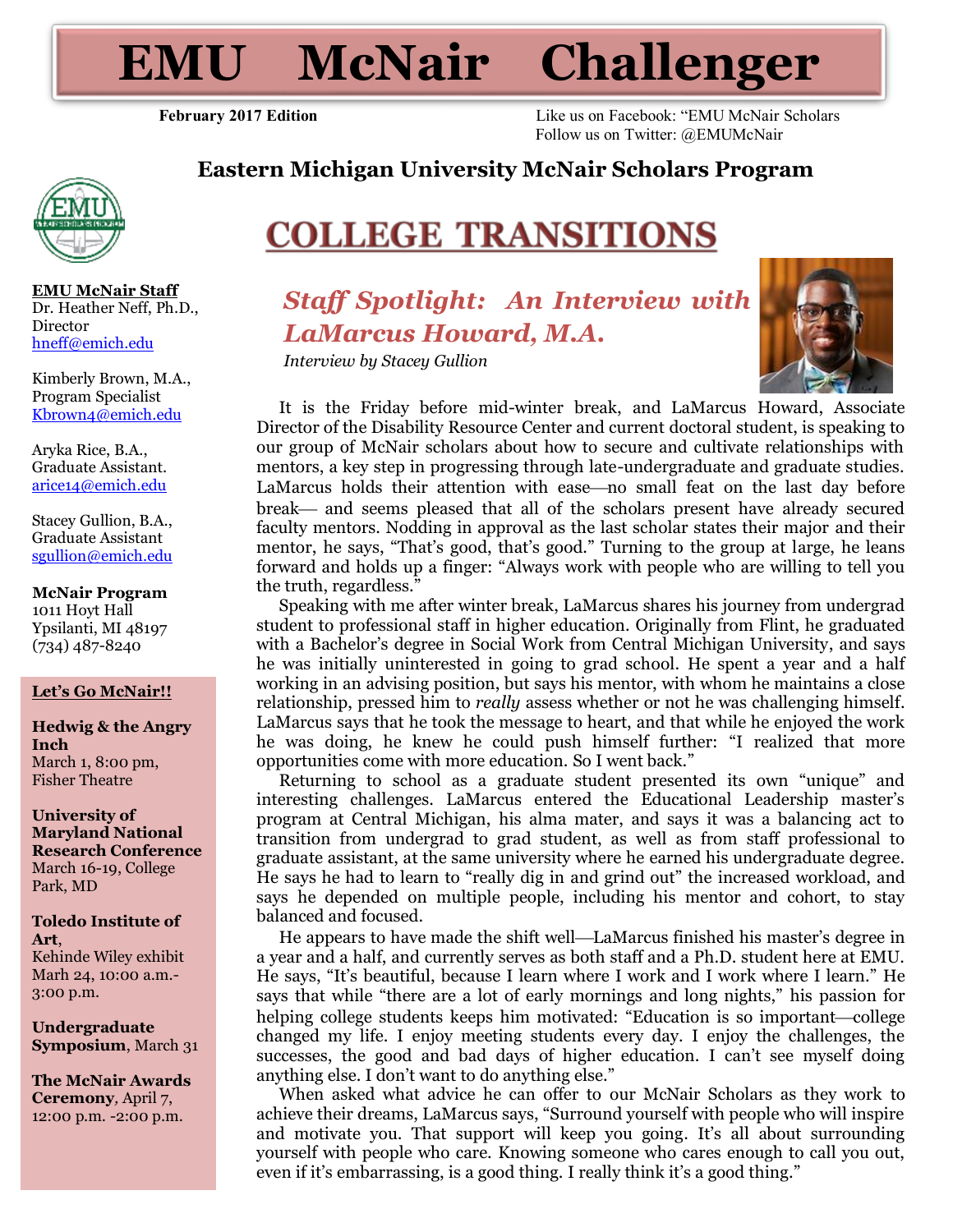# *From the Military to McNair*

*We asked two of our veteran students about their transition from military service to academic work. Both are also members of our sister TRiO-program, Veterans Student Support Services*



*Sam Carano*

Sam Carano served in the U.S. Air Force as an F-16 Avionics Specialist from 2011 to 2015—he was an aircraft electrician—and was stationed at an air test base outside of Los Angeles. Sam came to EMU in 2015, and is a triple-majoring Math, Physics, and Electronics Engineering Technology! He enjoys STEM, and his current studies parallel the technology he was exposed to in the military. Regarding his transition from military service to academic study, Sam says, "My transition was not as difficult as it could have been. EMU is very military friendly, and I have always had the help that I required while attending EMU. As far as my personal mentality, I treat my academic work the same as I was conditioned to treat my work in the military. Resiliency is key. Group mentality is also an effective approach. Everyone is struggling with something, so it's best to team up." Sam says his current hobbies revolve around his academic work, including studying electronics and how they can be improved.

Thank you for your service, Sam!



*Anthony Terry*

Anthony served in the U.S. Navy as a Boatswain Mate. He says he was responsible for many different duties aboard ship, and has been all over the world, including China, Japan, Guam, the Philippines, and more. He began attending EMU in the fall, and is currently studying Psychology with a minor in Criminal Justice. Anthony says he took a year off after finishing his service in 2015, and helped take care of his ailing grandparents during that time. He says, "When I started school, I already felt so different because I was older than most people and had never gone to college. Sometimes I still feel a little overwhelmed with everything, but Veteran Services and the McNair Program have given me a place where I can relax." Anthony is currently working on a research proposal that examines graduation rates of student veterans and the factors that may help or harm them on their journey to graduation. In his free time, Anthony reads as many books as possible and spends time with family.

Thank you for your service, Anthony!

### *From Student to Intern: Robert Green*

Last summer, Robert Green served as a Sales Engineering Intern at Textron, Inc., located in Muskegon, MI. Of transitioning from student to professional intern, Robert says, "You are tested without a syllabus. Things happen very quickly, and people rely on the information you give them to be correct. Excellent communication is the key to success!" To other students who are interested in pursuing internships, he says, "Get comfortable with being uncomfortable. Get out of your comfort zone and challenge yourself!"

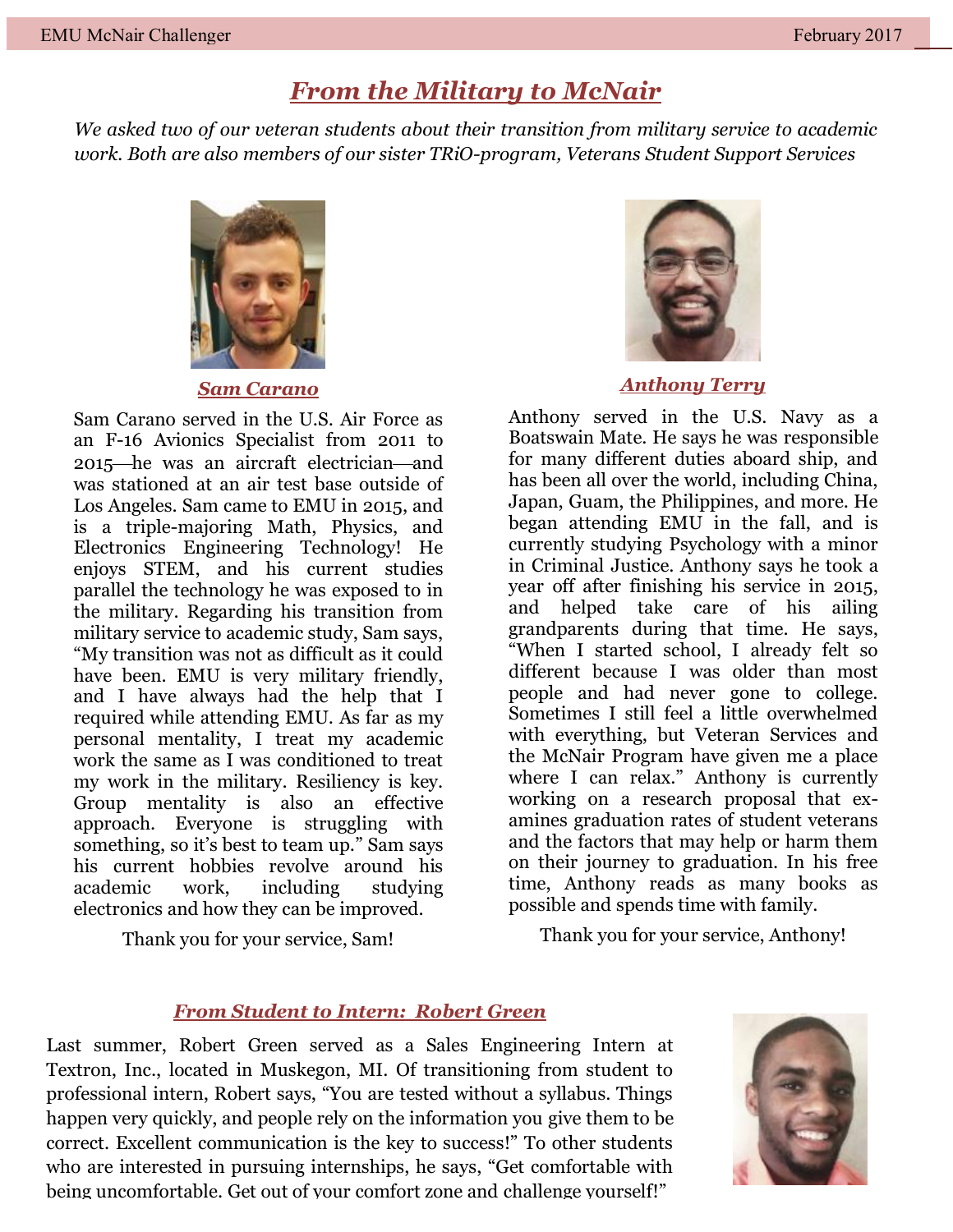**Yes, it's** *that* **time**. Late February. Early March...

EMU McNair Scholars, like college seniors around the country, are checking their phones for the long-awaited emails from universities offering them admission to graduate studies. Our Scholars, who have complete three years of rigorous research training, a GRE course, and received extraordinary support from their dedicated faculty mentors, are often faced with the difficult decision of choosing between *multiple* offers of admission! We are proud to share our 2017 Graduate Admissions Ticker—to be updated in the weeks to come!

## **The 2017 Graduate Admissions Ticker…!!**

#### **Congrats to our senior McNair Scholars!**

**Brandie Bentley (Dr. Yvette Colon, EMU Faculty Mentor)** University of Michigan, Master of Social Work / Master of Public Health

Washington University in St. Louis, Master of Social Work / Master of Public Health The University of Pittsburg, Master of Social Work / Master of Public Health The University of Illinois at Urbana Champaign, Master of Social Work

#### **Mariah Brito (Dr. Jeff Guthrie, EMU Faculty Mentor)**

Eastern Michigan, Master of Chemistry

**Victoria Fisher (Dr. Lois Mahoney, EMU Faculty Mentor)** University of Michigan, Owen School of Business, Master of Accounting The Ohio State University, Master of Accounting University of Southern California, Leventhal School of Accounting, Master's Program

**Rebecca Luth (Dr. Angie Mann Williams, EMU Faculty Mentor)** University of Michigan, Master of Social Work University of Pittsburg, Master of Social Work

**Allante Moon (Dr. Janet Reaves, EMU Faculty Mentor)** University of Alabama, Master of Health Administration

**Tayler Murphy (Dr. Anne Casper, EMU Faculty Mentor)** Michigan State University, Doctorate in Biomolecular Sciences

**Iris Vincent (Dr. Marilyn Corsianos, EMU Faculty Mentor)** George Washington University, Master of Women's Studies